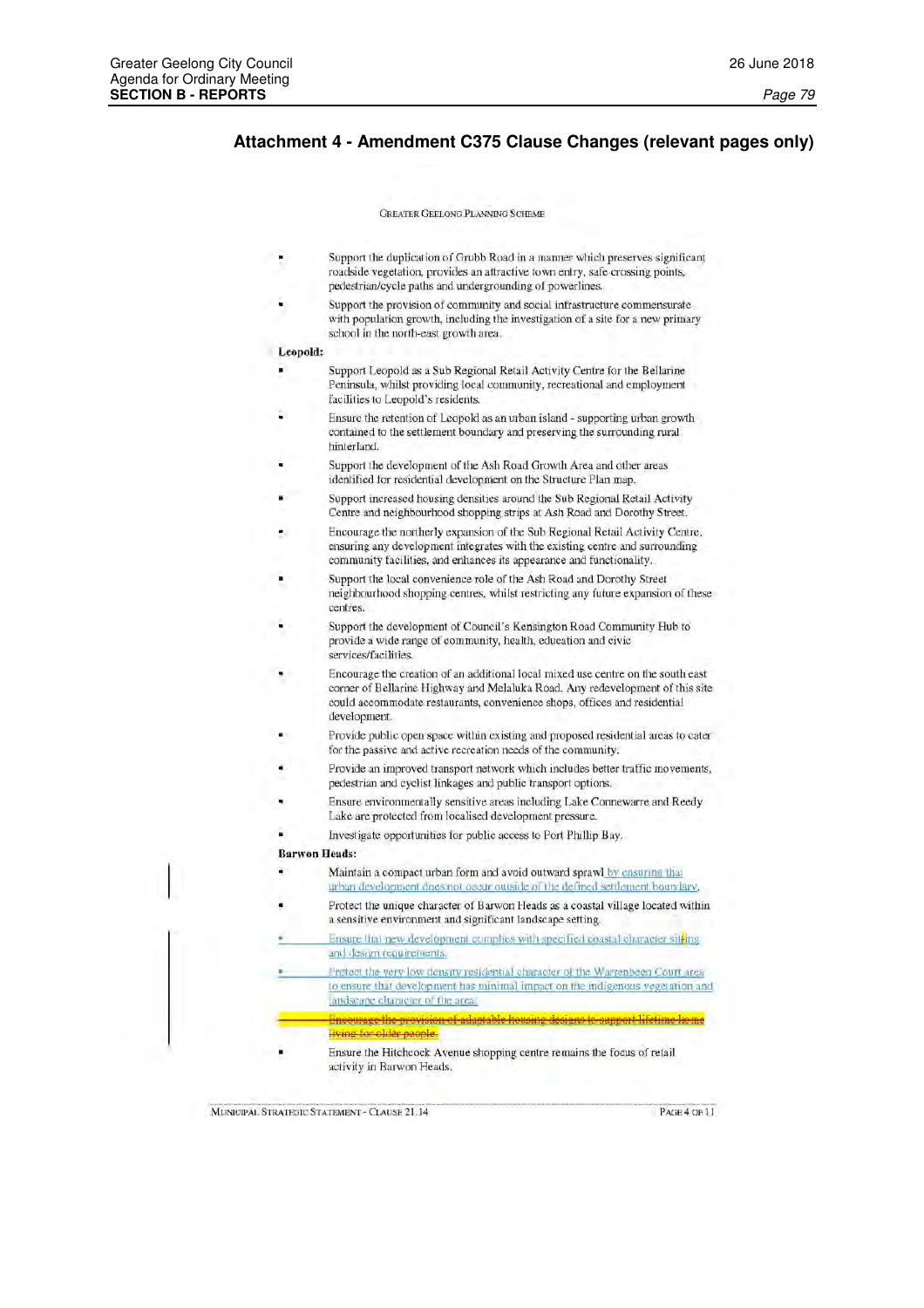| Restrict new <b>retailemmergial</b> development withinto the existing town     |
|--------------------------------------------------------------------------------|
| centrebusiness and mixed use zones in Hitchcock Avenue between Bridge Road     |
| and Ozone Road and the south side of Bridge Road and discourage the use of the |
| land for industry or warehouse uses.                                           |

- Ensure new housing development complements the character of Barwon Heads and provides for a variety of housing sizes and types.
- Support the appropriatecontinued development of Stage 3 of the 13th Beach Resort as a focus for golf that excludes residential development and provides demonstrable net environmental benefit-tourist destination.
- Continue upgrading the Barwon Heads Village Park and foreshore reserves in accordance with established master plans.
- Protect existing street trees and where possible informal landscaping in streets.

Support development of appropriate tourist accommodation around the Barwon Heads town centre, including improvement of accommodation diversity.

# **Drysdale/Clifton Springs:**

- Contain urban development within the defined settlement boundary on the Structure Plan map.
- Support the development of the Jetty Road Urban Growth Area and other areas identified for residential development on the Structure Plan map.
- Ensure new development incorporates sustainability principles including environmentally sustainable design, energy efficiency, connectivity and water sensitive urban design.
- Reinforce the Drysdale town centre as the primary retail centre including the development of an additional supermarket on the south side of Murradoc Road
- Provide for the expansion of the Drysdale town centre to the east along Murradoc Road.
- Locate future development of a service business or industrial nature in the identified precinct along Murradoc Road extending to the proposed Drysdale **Bypass**
- Ensure new development opposite or in close proximity to the Drysdale Bypass road accords with the VicRoads Drysdale Bypass Access Management Strategy (November 2017) and minimises back fencing as viewed from the Bypass.
- Locate and integrate future education, community and recreation facilities to enhance their accessibility and to maximise joint use wherever possible.
- Develop the Council owned Palmerston Street site and the Drysdale Regional Community and Cultural Hub for community and recreation purposes.
- Ensure any development of short term tourist accommodation at the Curlewis Golf Course is located at the eastern end of the course in close proximity to the Jetty Road Urban Growth Area, functions as a minor component to the primary role of the site as a golf course and maintains the rural landscape character of the site.
- Provide additional bicycle and pedestrian opportunities throughout the townships including new footpaths and bicycle lanes.
- Provide for the creation of consolidated parking areas in the town centre.

# **Point Lonsdale**

- Support low scaled and designed tourism opportunities on designated land identified on the Point Lonsdale Structure Plan map at Clause 21.14-12.
- Ensure new development strengthens the township's coastal village character and landscape setting by requiring a high standard of architectural and urban design response including;

MUNICIPAL STRATEGIC STATEMENT - CLAUSE 21.14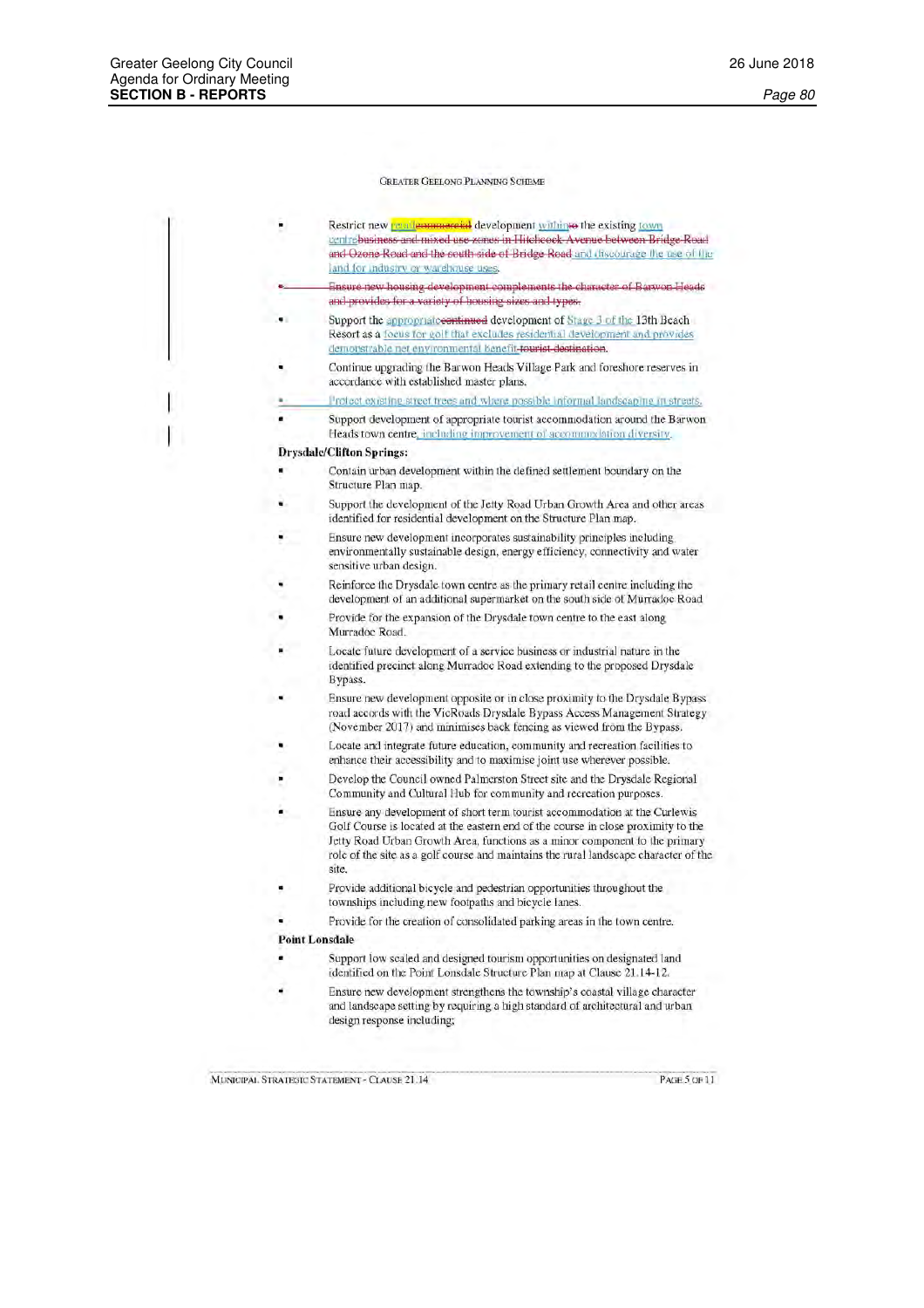

LOCAL PLANNING POLICIES - CLAUSE 22.63

**PAGE 4 OF 14**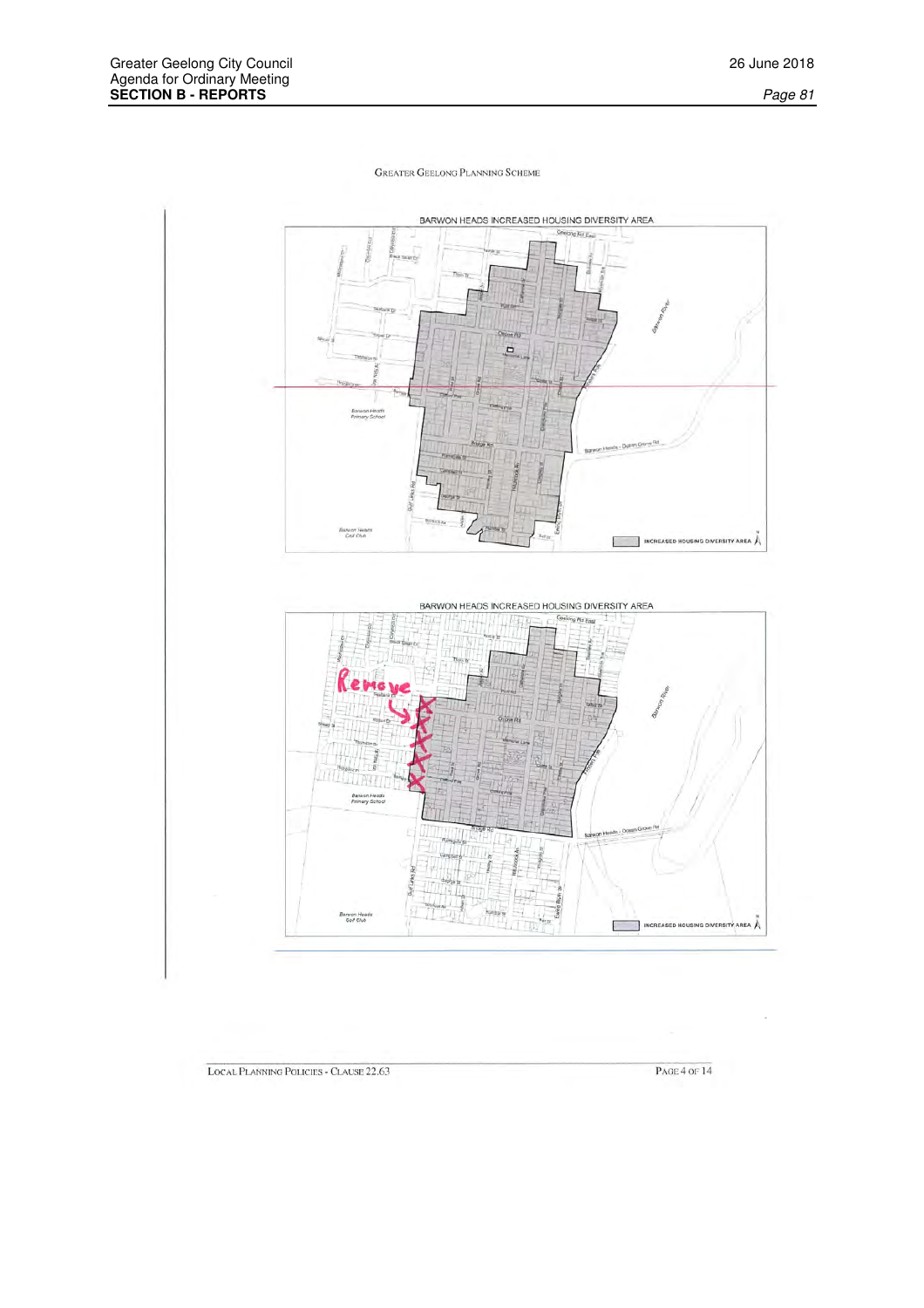#### SCHEDULE 6 TO CLAUSE 32.09 NEIGHBOURHOOD RESIDENTIAL DD/MM/YYYY<br>Proposed C375 ZONE

Shown on the planning scheme map as NRZ6.

Requirements of Clause 54 and Clause 55

# **BARWON HEADS INCREMENTAL CHANGE AREA**

#### $1.0$ Neighbourhood character objectives

To protect the unique low scale coastal design character of Barwon Heads.

DD/MM/YYYY<br>Proposed C375

# Minimum subdivision area

DD/MMYYYYY<br>Proposed C375 None specified.

# $3.0$

 $2.0$ 

DD/MMYYYYY<br>Proposed C375

# Permit requirement for the construction or extension of one dwelling or a fence associated with a dwelling on a lot

| Requirement                                                                                                                         |                |  |  |  |
|-------------------------------------------------------------------------------------------------------------------------------------|----------------|--|--|--|
| Permit requirement for the<br>construction or extension of<br>one dwelling on a lot                                                 | None specified |  |  |  |
| Permit requirement to<br>construct or extend a front<br>fence within 3 metres of a<br>street associated with a<br>dwelling on a lot | None specified |  |  |  |

4.0

DD/MM/YYYY<br>Proposed C375

#### Standard Requirement Minimum A3 and B6 None specified street setback Site coverage A5 and B8 None specified Permeability A6 and B9 None specified Landscaping **B13** None specified Side and rear A10 and B17 None specified setbacks Walls on A11 and B18 None specified boundaries Private open space

| A <sub>17</sub> | An area of 60 square metres, with one part of the private<br>open space to consist of secluded private open space at<br>the side or rear of the dwelling or residential building with<br>minimum area of 40 square metres, a minimum<br>dimension of 5 metres and convenient access from a<br>living room. It cannot include a balcony or roof top<br>terrace. |
|-----------------|----------------------------------------------------------------------------------------------------------------------------------------------------------------------------------------------------------------------------------------------------------------------------------------------------------------------------------------------------------------|
| <b>B28</b>      | An area of 60 square metres, with one part of the private<br>open space to consist of secluded private open space at<br>the side or rear of the dwelling or residential building with<br>minimum area of 40 square metres, a minimum<br>dimension of 5 metres and convenient access from a<br>living room. It cannot include a balcony or roof top<br>terrace. |

PAGE 1 OF 2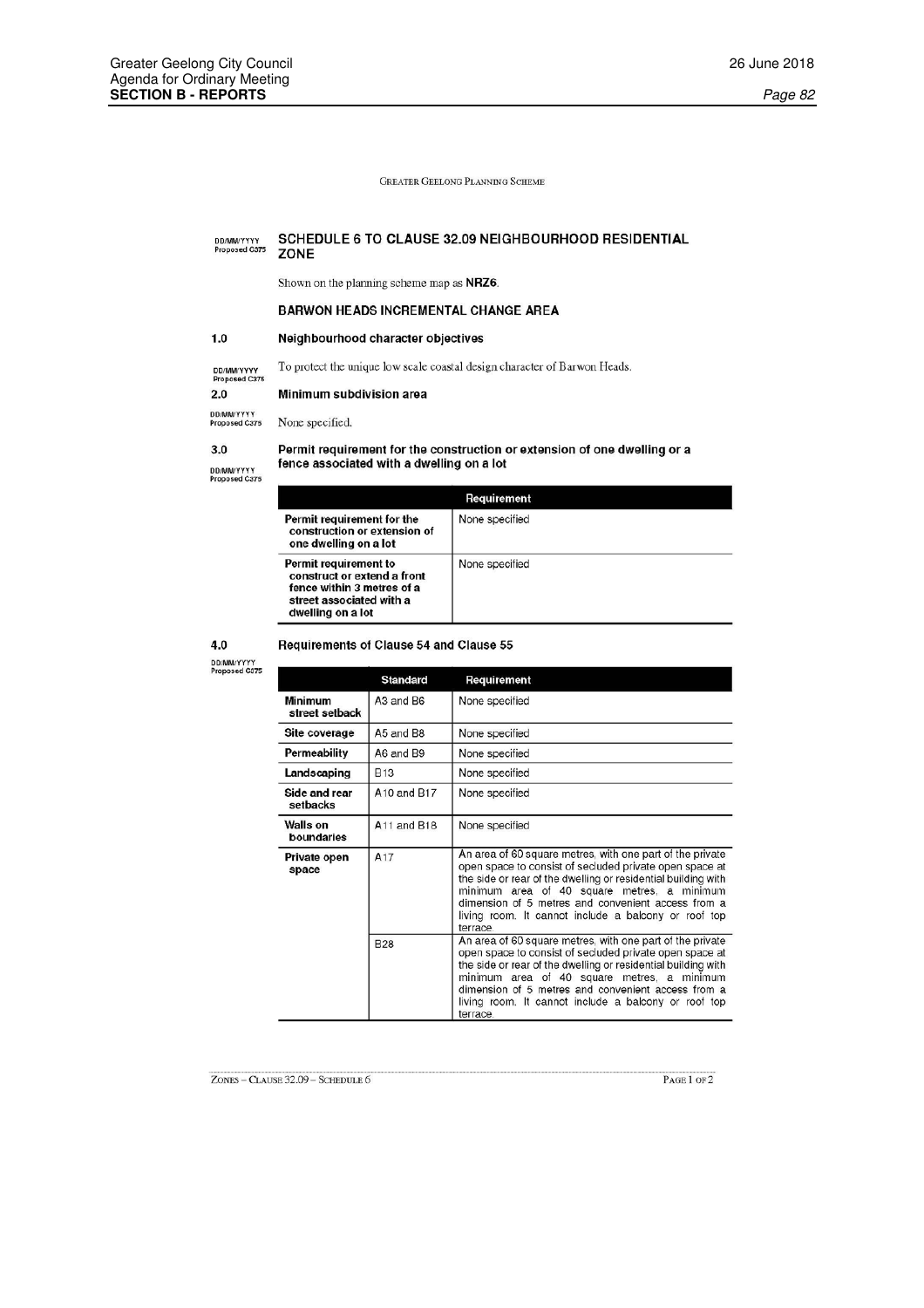| Maximum building height requirement for a dwelling or residential building                                                                                                             |  |  |  |  |  |
|----------------------------------------------------------------------------------------------------------------------------------------------------------------------------------------|--|--|--|--|--|
| None specified                                                                                                                                                                         |  |  |  |  |  |
| <b>Application requirements</b>                                                                                                                                                        |  |  |  |  |  |
| ne specified.<br>Proposed C375                                                                                                                                                         |  |  |  |  |  |
| The following application requirements apply to an application for a permit under Clause<br>32.09, in addition to those specified in Clause 32.09 and elsewhere in the scheme and must |  |  |  |  |  |
| accompany an application, as appropriate, to the satisfaction of the responsible authority;                                                                                            |  |  |  |  |  |
| When any of the lots being created by a subdivision are less than 500 square                                                                                                           |  |  |  |  |  |
| metres, a subdivision application must be accompanied by a development<br>application or approved planning permit plans for the site for the construction of                           |  |  |  |  |  |
|                                                                                                                                                                                        |  |  |  |  |  |
|                                                                                                                                                                                        |  |  |  |  |  |

ZONES - CLAUSE 32.09 - SCHEDULE 6

 $PAGE 2 OF 2$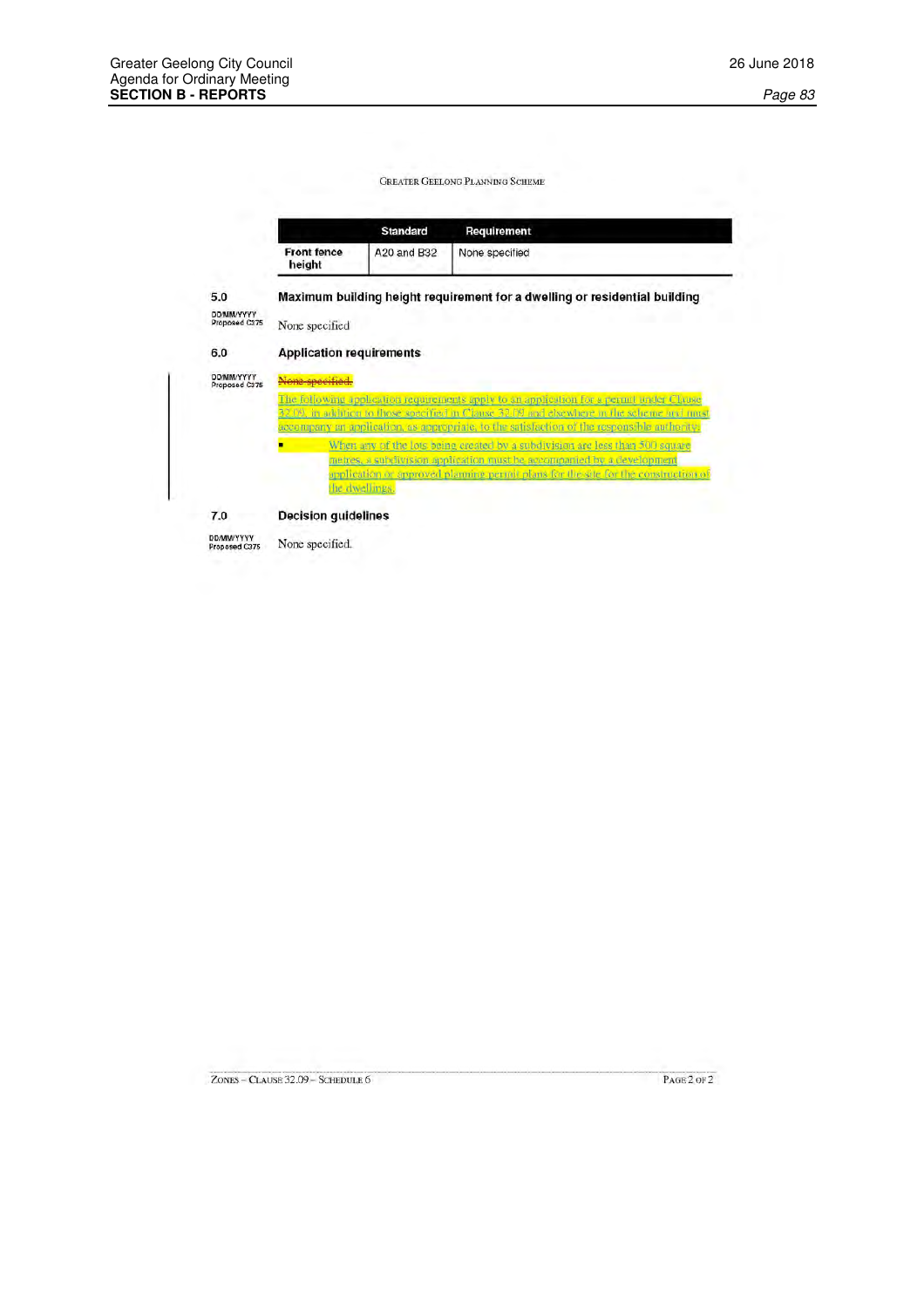14/12/2017 Proposed Ca75

# SCHEDULE 6 TO CLAUSE 42.01 ENVIRONMENTAL SIGNIFICANCE **OVERLAY**

Shown on the planning scheme map as ESO6.

# WARRENBEEN COURT RESIDENTIAL AREA AND LAND NORTH OF TAITS **ROAD, BARWON HEADS**

### Statement of environmental significance

 $1,0$ 14/12/2017<br>C374

This area contains indigenous vegetation of the Ecological Vegetation Class - Coastal Alkaline Scrub (EVC 858) identified as Coastal Moonah Woodland (Melaleuca lanceolata subsp. lanceolata). Coastal Moonah Woodland is listed as threatened under the Flora and Fauna Guarantee Act 1988 and is the subject of Action Statement No.141 under that Act. The Coastal Moonah Woodland in this area ranges from poor condition to good condition and needs to be protected and enhanced to prevent further incremental decrease in the extent and condition of the community. The presence of poor condition, or relatively poor condition Coastal Moonah Woodland is the result of poor management of the understorey which presents as a Moonah or indigenous canopy over a modified understorey.

Threats to ecological values within this area include the removal of vegetation particularly understorey species, thick mulching preventing the recruitment of indigenous plants and the general residential use of the sites resulting in trampling by humans and/or dogs, weed invasion, mowing etc.

Species found in the Coastal Moonah Woodland in this area include Overstorey; Moonah, with occasional Drooping Sheoak Allocasuarina verticillata; Shrub layer: Seaberry Saltbush Rhagodia candolleana subsp. candolleana, with occasional Hedge Wattle Acacia paradoxa, Ruby Salt-bush Enchylaena tomentosa subsp. Tomentosa, Boobialla Myoporum insulare and Thyme Rice-flower Pimelea serpyllifolia subsp. Serpyllifolia; Scramblers/climbers: Small-leaved Clematis microphylla var. microphylla and Bower Spinach Tetragonia tetragonioides; Ground cover: Slender Wallaby-grass Rytidosperma racemosum subsp. racemosum, Spear-grass Austrostipa spp. and Black-anther Flax lily Dianella admixta. Kidney-weed Dichondra repens was also occasionally present in the ground layer.

### Environmental objective to be achieved

 $2.0$ 14/12/2017<br>C374

 $3.0$ 

14/12/2017<br>C374

To protect and enhance the long term future of the Coastal Moonah Woodland vegetation community; and to minimise the impact of residential use and development on the Coastal Moonah Woodland vegetation community.

### Permit requirement

#### Vegetation

A permit is not required to remove, destroy or lop vegetation that is:

- Not indigenous to Victoria.
- Listed within the incorporated document Environmental Weeds, City of Greater Geelong, September 2008.
- Pruned to remove any branch that overhangs an existing dwelling or is within 2 metres of an existing dwelling.

Pruned to unprove its health, provided the normal growth habit of the plant is not retarded.

- An immediate risk of personal injury or damage to property, if only that part of vegetation which presents the immediate risk is removed, destroved or lopped.
- Dead, to the satisfaction of the responsible authority.

OVERLAYS - CLAUSE 42.01 - SCHEDULE 6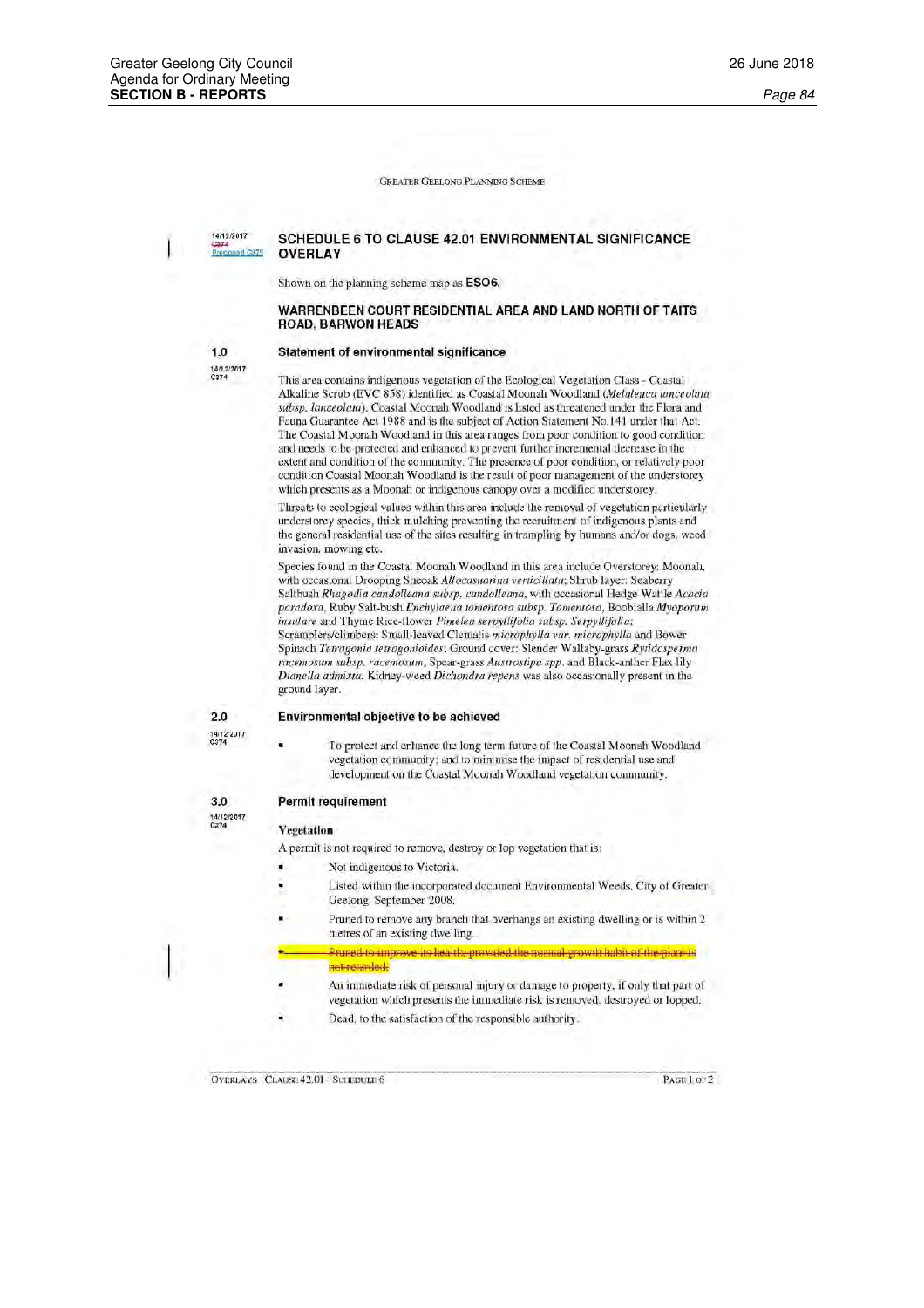Maintaining public utility services for the transmission of water, sewage, gas, electricity, electronic communications or the like to the minimum extent necessary by the relevant authority.

# **Buildings and Works**

A permit is not required to construct a building or construct or carry out works provided all of the following are met:

Works are not being carried out within the time cannon area non within 2 metres of the drip line (outer edge of tree canopy) of vegetation which forms part of Coastal Moonah Woodland community, including the derived grassland and planted Moonah at 42-46 and 48-50 Warrenbeen Court as identified in the Significant Residential Tree Assessment, Warrenbeen Court **Barwon Head** ictoria (Ecology & Partners Pry Ltd. October 2016).

40 14/12/2017<br>C374

# **Decision guidelines**

The following decision guidelines apply to an application for a permit under Clause 42.01. in addition to those specified in Clause 42.01 and elsewhere in the scheme which must be considered, as appropriate, by the responsible authority:

- The location of Coastal Moonah Woodland as identified in:
	- Significant Residential Tree Assessment: Warrenbeen Court, Barwon Heads, Victoria (Ecology & Partners Pty Ltd, October 2016) or Rural Significant Tree Assessment: Barwon Heads, Victoria (Ecology & Partners Pty Ltd, February 2017).
- The location of existing and proposed building(s) on the site and on surrounding properties, and the total extent of proposed clearing, destruction or lopping and/or proposed buildings and works.
- Flora and Fauna Guarantee Action Statement No. 141 for the 'Coastal Moonah Woodland' vegetation community.
- The need to avoid removal, lopping and/or destruction of Coastal Moonah Woodland community.
- Whether there is a valid reason for removing the vegetation and alternative options to removal have been fully explored such as changing the building footprint.
- The need to minimise human disturbance on the root system, canopy and overall health and appearance of the Coastal Moonah Woodland community from constructing a building or constructing or carrying out works. This may include mulching, trampling, introduction of pest plants and cut and/or fill, as well as measures to protect vegetation during construction.
- The need to limit buildings and hard surfaces such as dwellings, outbuildings, driveways and hard landscaping to parts of sites that does not contain the Coastal Moonah Woodland community.
- The need to improve the condition and diversity of understory vegetation in the Coastal Moonah Woodland community through natural regeneration and reestablishment of Coastal Moonah Woodland community.
- Whether a landscaping plan has been prepared by a suitably qualified person that incorporates species from the Coastal Moonah Woodland community, restricts the use of mulching within areas of remnant vegetation and specifies ongoing vegetation management practices post construction.

#### Expiry

5.0 14/12/2017<br>Card

The requirements of this Schedule cease to have effect after 30 June 2019.

**OVERLAYS - CLAUSE 42.01 - SCHEDULE 6** 

**PAGE 2 OF 2**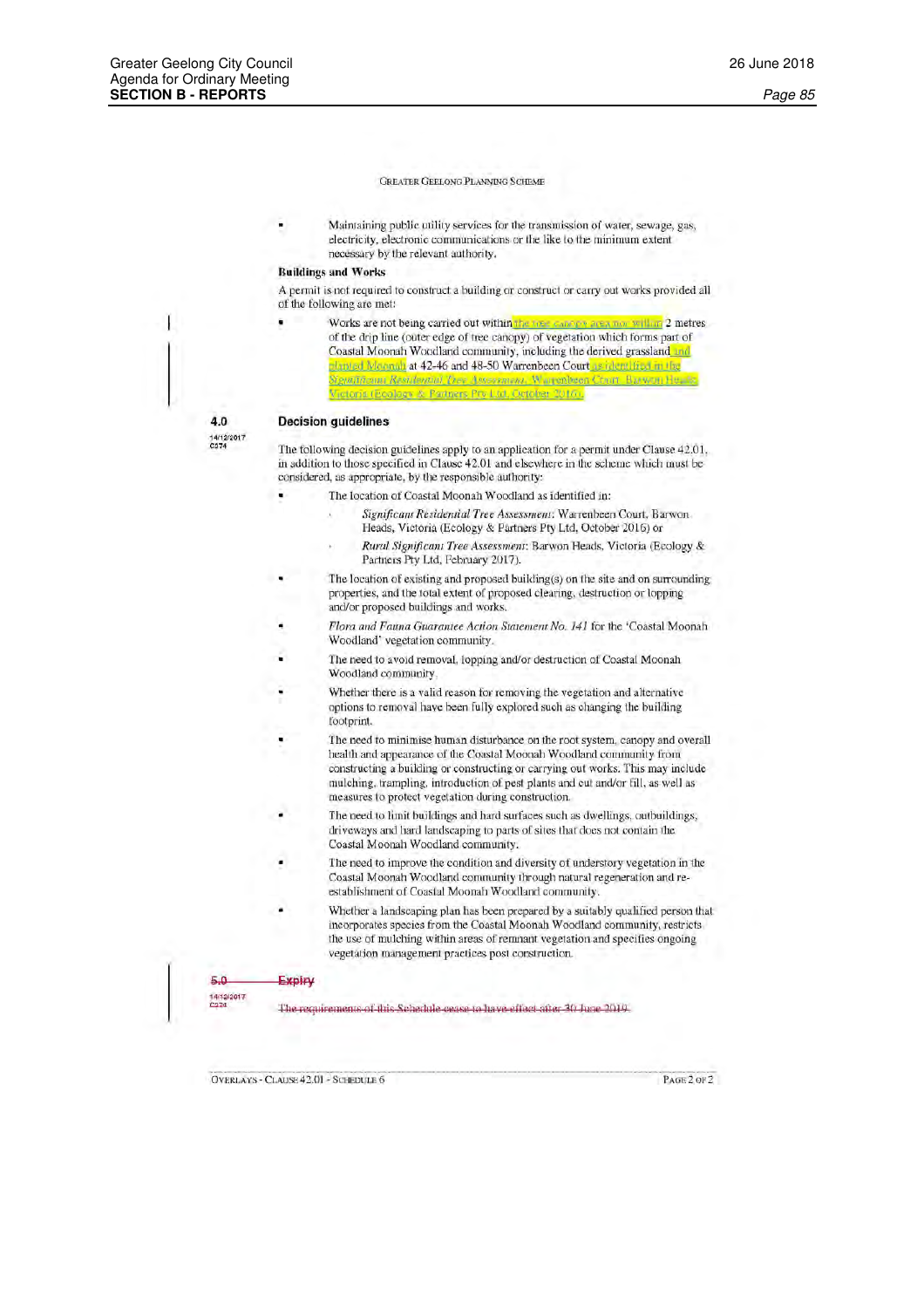#### DD/MMYYYYY<br>Proposed C375 SCHEDULE 41 TO CLAUSE 43.02 DESIGN AND DEVELOPMENT **OVERLAY**

Shown on the planning scheme map as **DDO41**.

# BARWON HEADS INCREMENTAL CHANGE RESIDENTIAL AREA

#### **Design objectives**

DD/MM/YYYY<br>Proposed C375

 $1.0$ 

 $2.0$ 

To protect the unique low scale coastal design character of Barwon Heads. To ensure new development complies with specified coastal character siting and design requirements.

# **Buildings and works**

÷,

DD/MMYYYYY<br>Proposed C375

A permit is not required to construct or extent one dwelling on a lot or construct a fence that meets the design objectives and design requirements in Table 1.

A permit is required to construct more than one dwelling on a lot.

The following buildings and works requirements apply to an application to construct a building or construct or carry out works:

A landscaping plan must be prepared for the site by a qualified landscape and latest that stiows:

- Retention of existing trees within the front setback. Ξ
	- If there are no existing frees, the planting of at least one new free,

The planting of additional vegetation, including a minimum of two local indigenous species.

Buildings are located within a spacious and vegetated garden setting that integrates with the vegetation of the public realm.

Buildings and driveways are designed and sited to avoid being visually obtrusive to the streetscape and adjoining properti

 $\ddot{\phantom{0}}$ Garages are designed or integrated into buildings to form a visually unobtrusive part of the building.

Building setbacks are designed to ensure that adequate land is available for the retention and establishment of indigenous vegetation.

Space between buildings is provided to avoid boundary to boundary development. ٠

Buildings are designed with lightweight, natural and timber materials-an

The openness of the streetscape is retained by avoiding the use of front fences or by providing low permeable front fences.

The requirements set out in Table 1.

A landscaping plan must be prepared for the site by a qualified landscape architect that shows:

Retention of existing trees within the front setback.

If there are no existing trees, the planting of at least one ne

The planting of additional vegetation, including a minimum of two loc species.

An application for a single dwelling or buildings and works associated with a single dwelling is exempt from the notice requirements of Section 52(1)(a), (b) and (d), the decision requirements of Section  $64(1)$ , (2) and (3) and the review rights of Section  $82(1)$ of the Act.

**OVERLAYS - CLAUSE 43.02 - SCHEDULE 41** 

PAGE 1 OF 3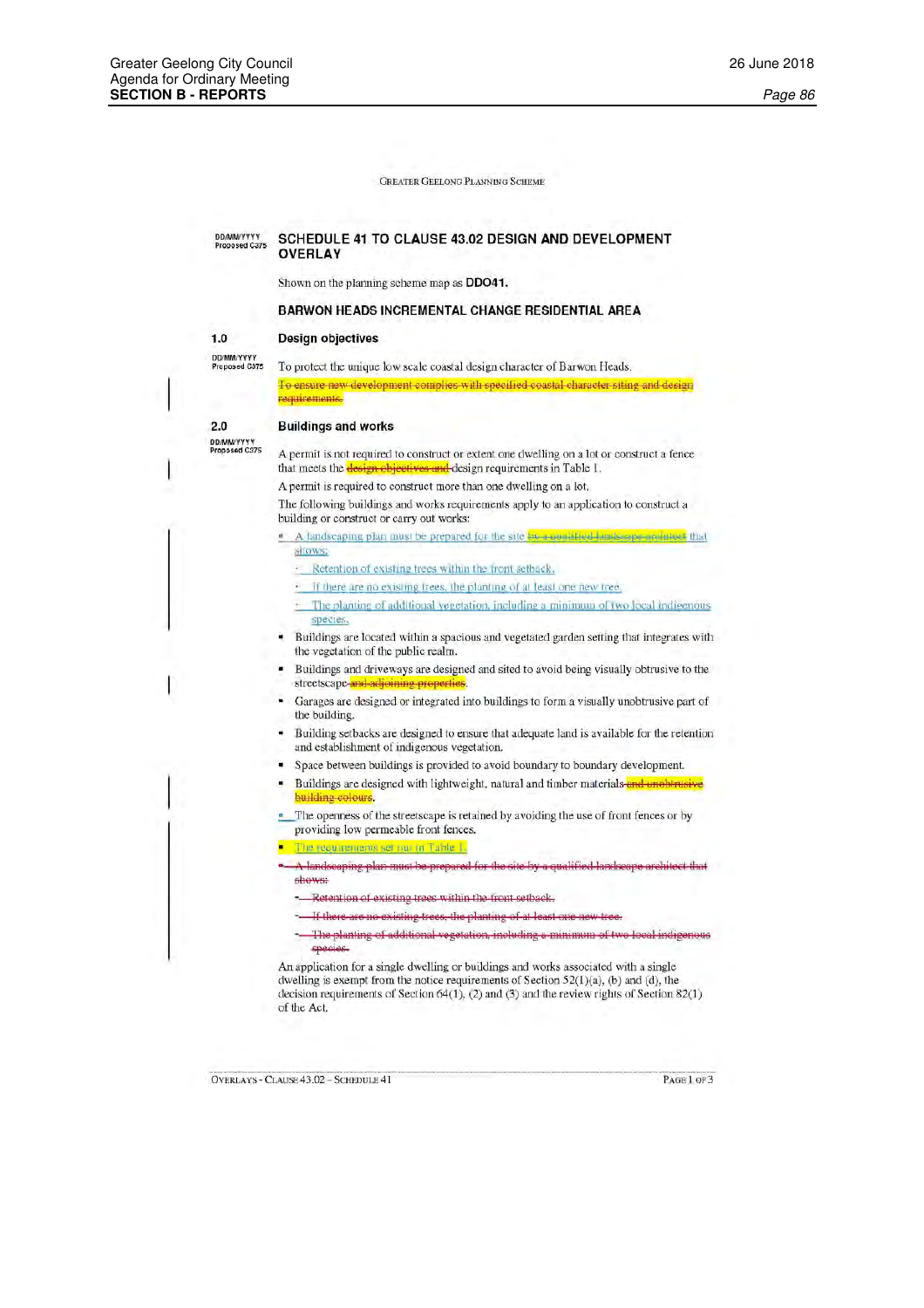# Table 1. Barwon Heads Incremental Change Residential Area Design Requirements

| Design<br>Requirement           | <b>Design Response</b>                                                                                                                                                                             |                                                                                           |  |
|---------------------------------|----------------------------------------------------------------------------------------------------------------------------------------------------------------------------------------------------|-------------------------------------------------------------------------------------------|--|
| Site coverage                   |                                                                                                                                                                                                    | A maximumUp to and including a site coverage of 40%.                                      |  |
| Building siting and<br>setbacks | Front setbacks                                                                                                                                                                                     | A front setback of 6m. Or 4m if<br>located on an identified road as<br>a Road Zone (RDZ1) |  |
|                                 | Side setbacks                                                                                                                                                                                      | A 2m side setback on at least<br>one side boundary.                                       |  |
| Canopy tree                     | At least two existing and/or new canopy trees to be provided per<br>site <b>Iparent lon</b> , with at least one canopy tree provided in the front<br>yard and the use of local indigenous species. |                                                                                           |  |
| Soft landscaping                | At least 30% of the site is available (free from hard surfaces) for<br>soft landscaping (e.g. Le areas of natural ground surface set<br>askle for vegetation).                                     |                                                                                           |  |
| Garages and<br>access           | The maximum width of a garage door's is to be no more than<br>5.6m or a maximum of note than 35% of the lot frontage if the lot<br>is greater than 16m.                                            |                                                                                           |  |
|                                 | A garage is set al least 1m behind the main building line,                                                                                                                                         |                                                                                           |  |
| Fencing                         | For properties fronting a main road included in the Road Zone<br>(RDZ1) a fence forward of the front wall of a dwelling must be less<br>than 1.5m in height and be more than 50% permeable.        |                                                                                           |  |
|                                 | For any other property a fence forward of the front wall of a<br>dwelling must be less than 1m in height and more than 50%<br>permeable.                                                           |                                                                                           |  |

 $3.0$ 

### Subdivision

DD/MM/YYYY<br>Proposed C375

None specified.

 $4.0$ DD/MM/YYYY<br>Proposed

 $5.0$ 

# **Advertising signs**

None specified.

# **Decision guidelines**

DD/MM/YYYY<br>Proposed G375

In considering an application for a permit under this clause, the responsible authority must consider, as appropriate, whether:

- Adequate responses have been provided to the coastal character siting and design requirements and Table 1 contained in this schedule.The desten and saling of the midings achieves the preferred tharacteriser out in this Sengdille.
- ٠ Adequate space is available between buildings to avoid boundary to boundary development and allow the retention and planting of indigenous vegetation and landscaping.
- Proposed landscaping, vegetation planting and boundary treatments create a strong integration between the public and private realms and soften the appearance of the building.
- Indigenous vegetation plantings reflect existing species in the surrounding area.  $\bullet$
- The upper level of a building is recessed and articulated to reduce the dominant scale of ٠ the upper level.
- ٠ New buildings recognise the scale and form of surrounding properties.

OVERLAYS - CLAUSE 43.02 - SCHEDULE 41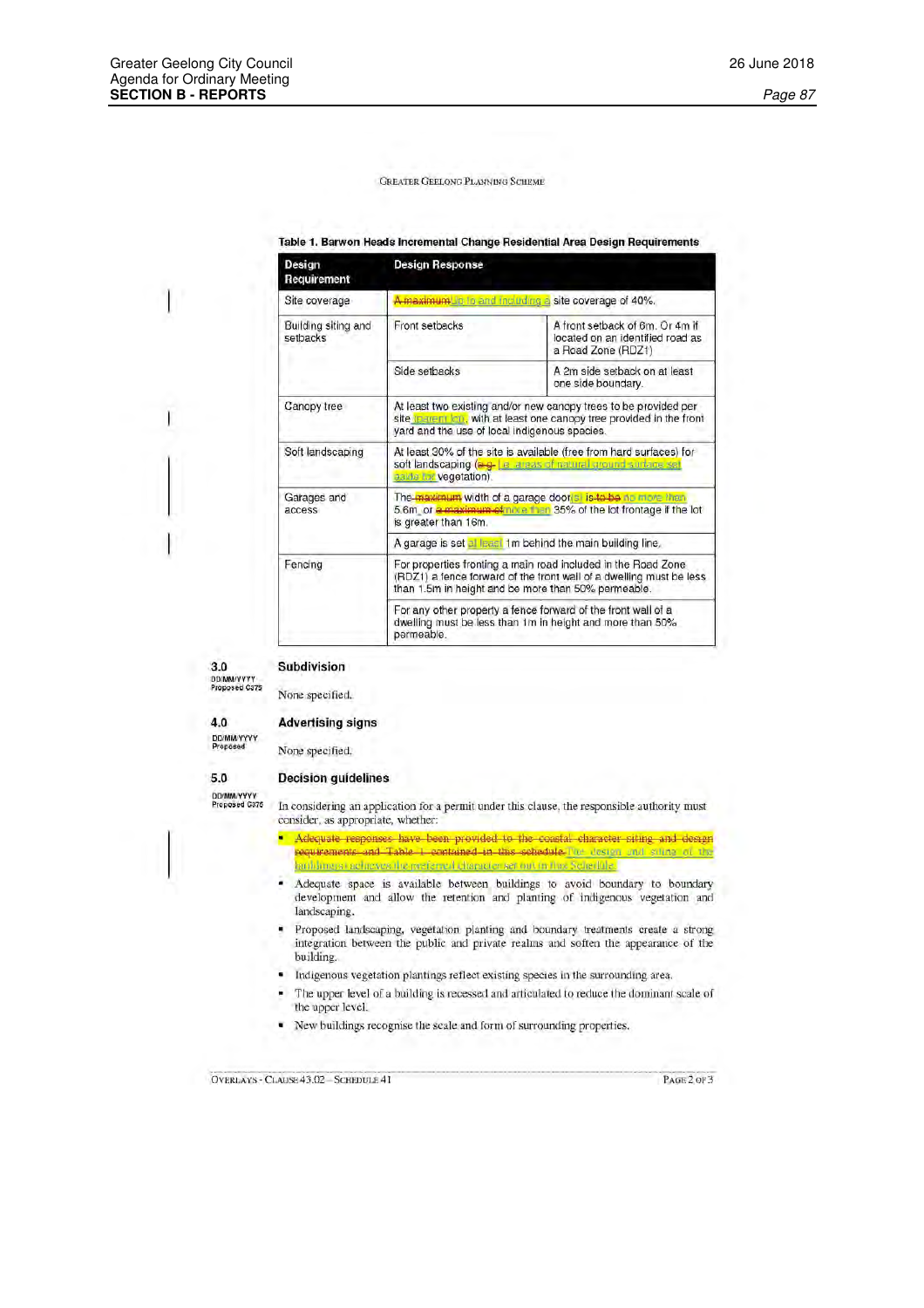- Timber or natural materials and a simple palette are used as the dominant material of the × façade of the building to complement the local coastal environment.
- There is limited use of brickwork and where brick is used this is for a unique design that does not have a dominance of face brickwork.
- · The proposal achieves a high quality design attenue that does not represent typical an design styles. subur
- Driveways, garages or parking areas are designed to be visually unobtrusive by achieving the following:
	- · Garages are set behind the main building.
	- · Garages are inconspicuous and integrated into the dwelling design.
	- · Shared driveways are encouraged.
	- · Vegetation and landscaping is used to soften driveways and parking areas.
	- · Vehicle crossovers are limited,



OVERLAYS - CLAUSE 43.02 - SCHEDULE 41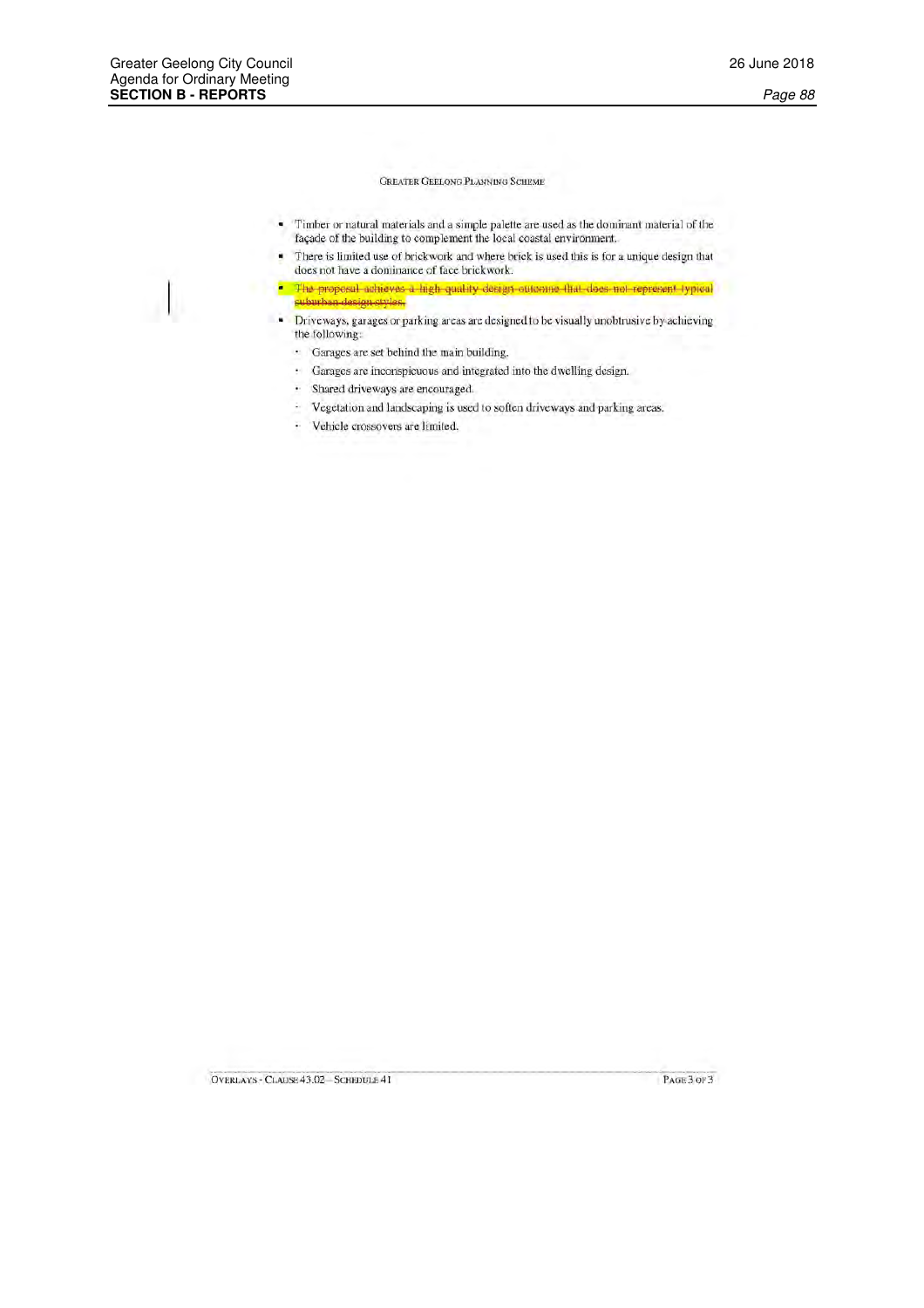#### DD/MMYYYYY<br>Proposed C375 SCHEDULE 42 TO CLAUSE 43.02 DESIGN AND DEVELOPMENT **OVERLAY**

Shown on the planning scheme map as **DDO42.** 

# **BARWON HEADS INCREASED HOUSING DIVERSITY AREA**

#### **Design objectives**

rousing types

DD/MM/YYYY<br>Proposed C375

 $1.0$ 

To emphasise the importance of building siting and design within the Barwon Heads Increased Housing Diversity Area.

To ensure new development complies with specified coastal character siting and design requirements.

To support a variety of housing types with a orderence for smaller 1 and 2 bedroom

# $2.0$

# **Buildings and works**

DD/MM/YYYY<br>Proposed C375

A permit is not required to construct or extend one dwelling on a lot or construct a fence that meets the design requirements in Table 1.

A permit is required to construct more than one dwelling on a lot.

The following buildings and works requirements apply to an application to construct a building or construct or carry out works:

- A landscaping plan must be prepared for the site by a qualitiesd landscape architect that shows:
	- Retention of existing trees within the front setback.
	- . If there are no existing trees, the planting of at least one new tree.
	- The planting of additional vegetation, including a minimum of two local indigenous species.
- Buildings are located within a vegetated garden setting that integrates with the vegetation of the public realm.
- Buildings and driveways are designed and sited to avoid being visually obtrusive to the streetscape and adjoining pr
- Garages are designed or integrated into buildings to form a visually unobtrusive part of the building.
- Front building setbacks are designed to ensure that adequate land is available for the ٠ retention and establishment of indigenous vegetation.
- Space between buildings is provided to avoid boundary to boundary development.
- Buildings are designed with lightweight, natural and timber materials and unobtrusive building colours

<u>torey elements are recessed and articulated to all sides.</u>

- The openness of the streetscape is retained by avoiding the use of front fences or by providing low permeable front fences.
- The requirements set out in Table 1
- A landscaping plan must be prepared for the site by a qualified landscape architect that shows:
- -Retention of existing trees within the front setback.
- If there are no existing trees, the planting of at least one new tree.
- The planting of additional vegetation, including a minimum of ty species.

**OVERLAYS - CLAUSE 43.02 - SCHEDULE 42** 

PAGE 1 OF 3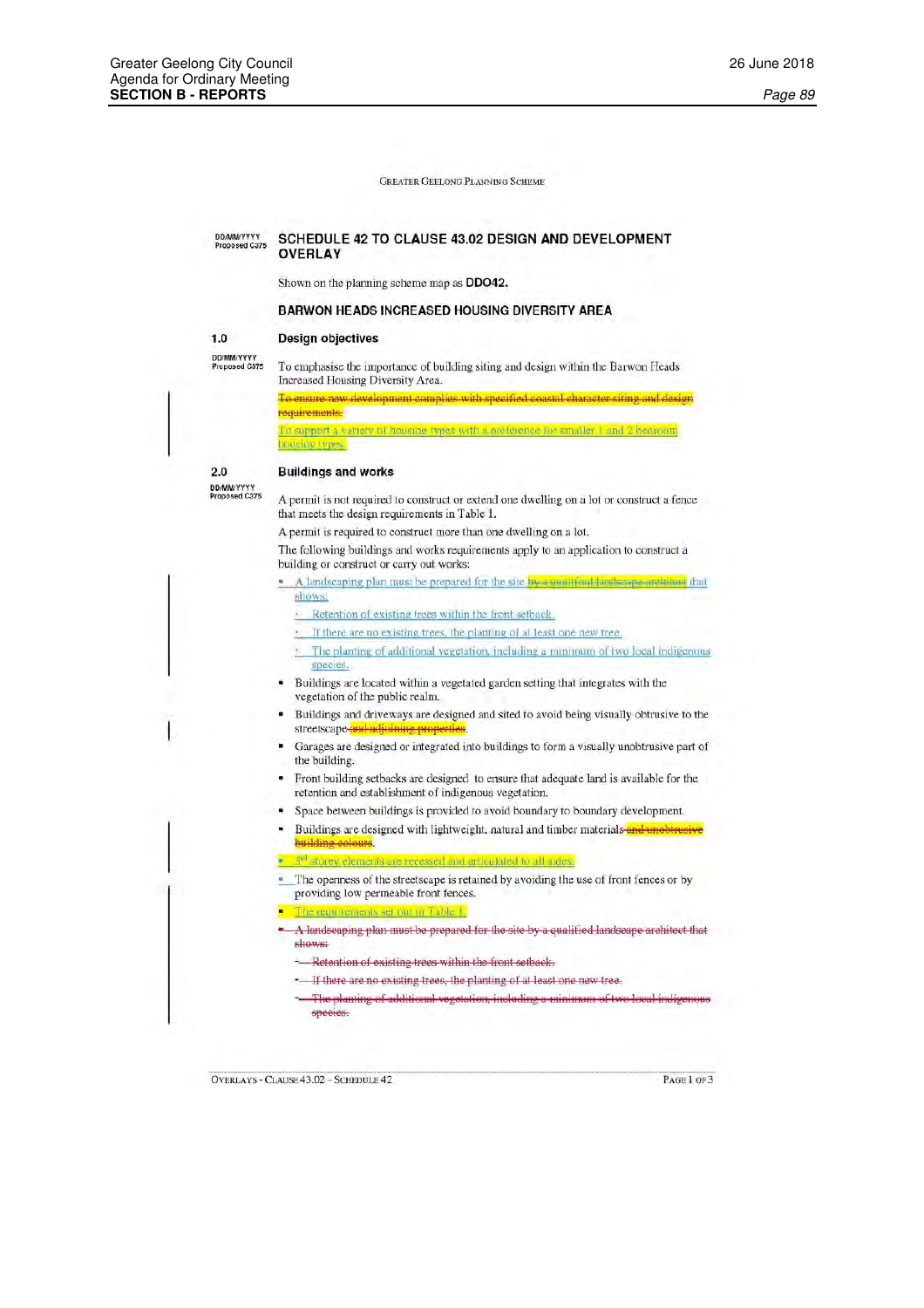An application for a single dwelling or buildings and works associated with a single dwelling is exempt from the notice requirements of Section 52(1)(a), (b) and (d), the decision requirements of Section 64(1), (2) and (3) and the review rights of Section 82(1) of the Act.

# Table 1. Barwon Heads Increased Housing Diveristy Area Design Requirements

| Design<br>Requirement           | <b>Design Response</b>                                                                                                                                                                      |                                                                                           |  |
|---------------------------------|---------------------------------------------------------------------------------------------------------------------------------------------------------------------------------------------|-------------------------------------------------------------------------------------------|--|
| Site coverage                   | Up to and including a site coverage of 60%.                                                                                                                                                 |                                                                                           |  |
| Building siting and<br>setbacks | Front setbacks                                                                                                                                                                              | A front setback of 6m. Or 4m if<br>located on an identified road as<br>a Road Zone (RDZ1) |  |
|                                 | Side setbacks                                                                                                                                                                               | A 2m side setback on at least<br>one side boundary.                                       |  |
| Canopy tree                     | At least one existing and/or new canopy trees to be provided per<br>site (parent lot), with at least one canopy tree provided in the front<br>yard and the use of local indigenous species. |                                                                                           |  |
| Solf landscaping                | At least 20% of the site is available (free from hard surfaces) for<br>soft landscaping (i.e. areas of natural ground surface set aside for<br>vegetation).                                 |                                                                                           |  |
| Garages and<br>access           | The <mark>maximum</mark> width of a garage door <mark>(s) is to be no more than</mark><br>5.6m, or-a maximum of nore than 35% of the lot frontage if the lot<br>is greater than 16m.        |                                                                                           |  |
|                                 | A garage is set at least 1m behind the main building line.                                                                                                                                  |                                                                                           |  |
| Fencing                         | For properties fronting a main road included in the Road Zone<br>(RDZ1) a fence forward of the front wall of a dwelling must be less<br>than 1.5m in height and be more than 50% permeable. |                                                                                           |  |
|                                 | For any other property a fence forward of the front wall of a<br>dwelling must be less than one metre in height and more than<br>50% permeable.                                             |                                                                                           |  |

# $3.0$

DD/MM/YYYY<br>Proposed C375 None specified.

# $4.0$

DD/MMYYYYY<br>Proposed C375

# **Advertising signs**

None specified.

Subdivision

# **Decision guidelines**

DD/MM/YYYY<br>Proposed C375

 $5.0$ 

In considering an application for a permit under this clause, the responsible authority must consider, as appropriate, whether:

The design and siture of the building s) achieves the preferred character set out in lins Schedule.

The development will deliver genuine housing diversity (i.e., a variety of housing types), Adequate responses have been provided to the coastal character siting and design requirements and Table 1 contained in this schedule.

OVERLAYS - CLAUSE 43.02 - SCHEDULE 42

PAGE 2 OF 3